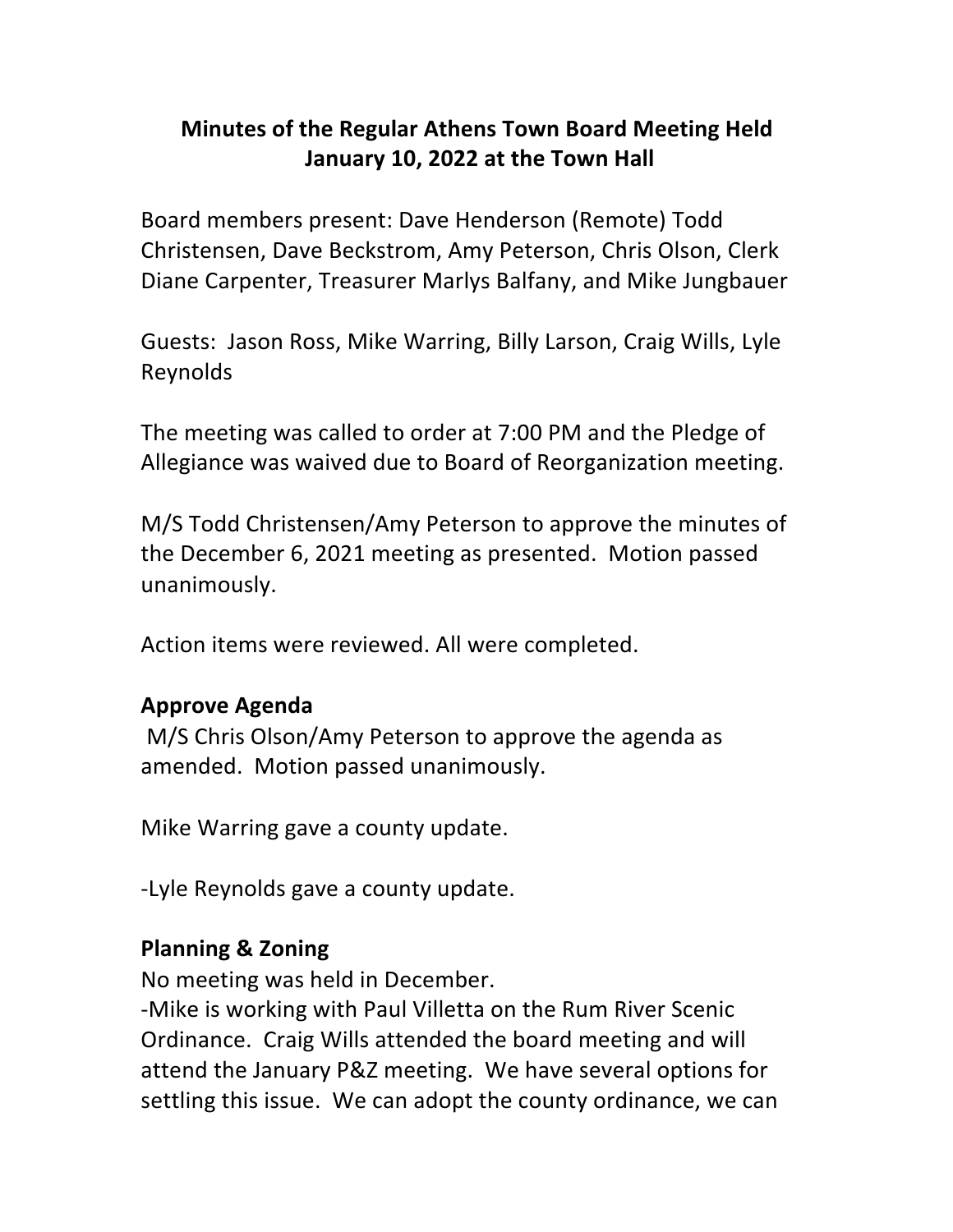make revisions, or we can let the DNR adopt an ordinance for the township which is very costly.

P&Z will discuss at January meeting and return to the board in February.

Discussion was also held and it was decided that existing properties that may conflict with the ordinance when passed will be nonconforming to fit what is already in place.

-The Jeff Alfveby bond is released.

-M/S Chris Olson/Amy Peterson to spend up to 750.00 to install a wall heater in the office for Mike. Motion passed unanimously. M/S Todd Christensen/Dave Beckstrom to install shelves and a standup desk for Mike at a cost up to 1000.00. Motion passed unanimously.

### **Roads**

-Plowing, salting and sanding going on as it is winter. If someone calls about road conditions, have them call Chris.

-In 2023, we are looking at doing the railroad crossing. Possible to use APRA funds for that expense.

### **Fire**

-No fire update.

### **Parks**

-The balance in the park fund is 53,765.16. -No additional report.

# **Clerk's Report**

- Reminder that February's meeting will be held on February 7<sup>th</sup> and will begin at 6:30 for the board of audit.

-All 2021 receipts and disbursements have been reconciled with the treasurer.

-A letter was sent to the county for cleanup day reimbursement. -The Board of Reorganization meeting was posted for tonight.